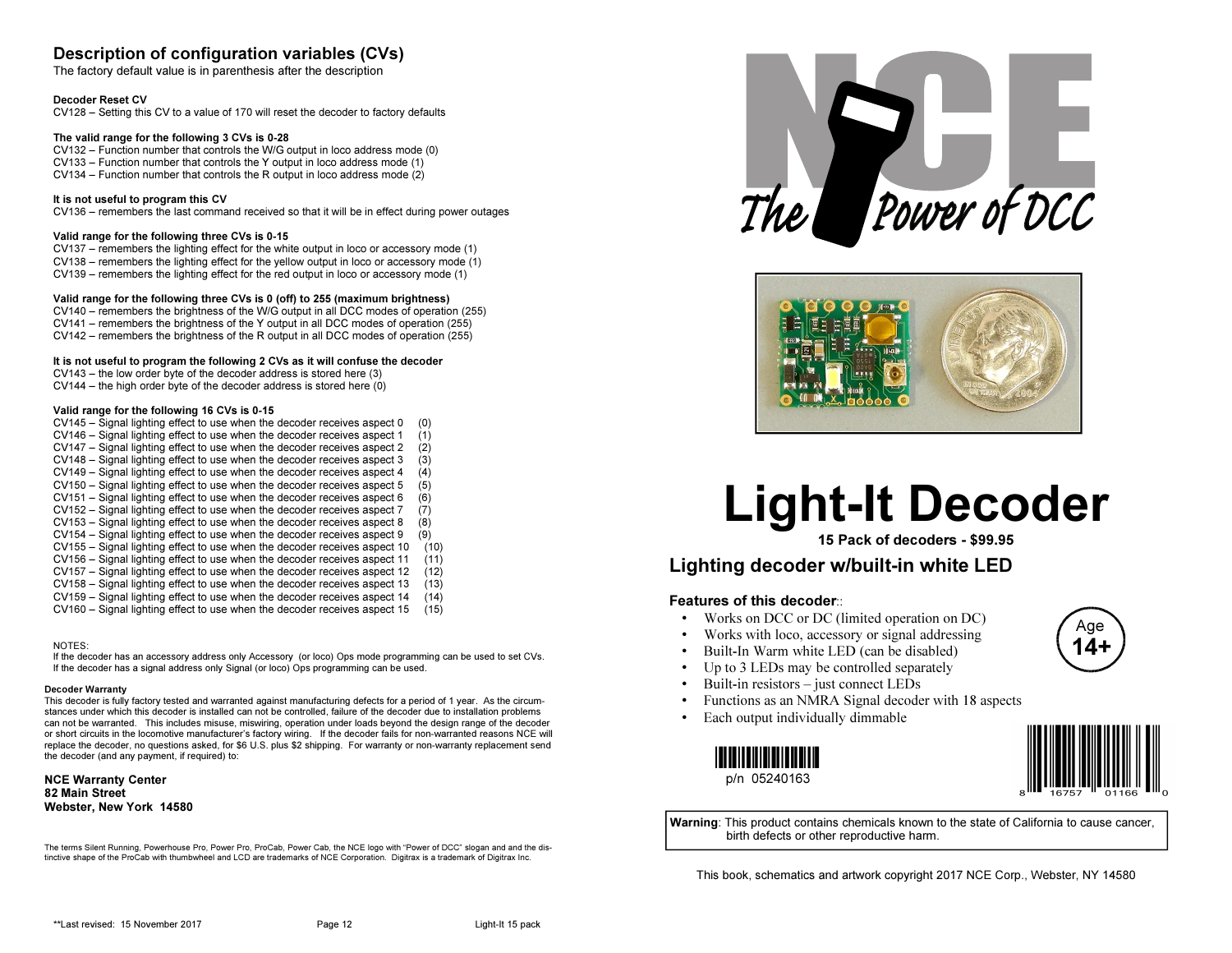# Description:

 The Light-It can be used for general layout scenic lighting in buildings, lamp posts, for constant lighting in passenger cars and cabooses, or as a DCC decoder for one signal head. The Light-It includes one on board white LED to simplify scenic lighting situations, just add DC (up to 14V) or DCC power at the 'LR' and 'RR' holes and you have an effective structure lighting solution. The Light-It will not work with Grain-of-Wheat or other small incandescent lamps.

# Capabilities and limitations of the Light-It:

#### When operating on DC power:

- Select between 15 different lighting effects
- Brightness is easily adjustable
- The Light-It will remember the chosen lighting function after power is removed

# When operating as a DCC mobile decoder using loco addresses:

- The Light-It can be programmed to any loco address (short or long)
- Consist addressing also works
- All 3 LED outputs can have different (15 to choose from) lighting effects
- Uses loco function buttons to activate each output independently
- Each output can be mapped to function F0-F28
- Lighting effects are non-directional (on in both directions of travel).
- The brightness of each output is individually CV programmable
- Loco Ops mode programming is used to set CV values

# When operating as a DCC accessory decoder using accessory addresses:

- The Light-It can be programmed to any accessory address (1-2043)
- All 3 LED outputs can have different (15 to choose from) lighting effects
- All 3 outputs are controlled simultaneously with accessory on/off (open/thrown) commands
- The brightness of each output is individually CV programmable
- Accessory Ops Mode or Loco Ops mode programming is used to set CV values

# When operating as a DCC signal decoder using signal addresses:

- The Light-It can be programmed to any signal address (1-2043)
- 18 different effects specifically for signal heads available
- Different lighting effects can be mapped to each NMRA aspect
- All 3 outputs are controlled simultaneously by signal aspect commands
- The brightness of each output is individually CV programmable
- Signal Ops Mode or Loco Ops mode programming is used to set CV values

#### Electrical and technical limitations of the Light-it

 The Light-It is already setup with built-in resistors (330 Ohms) that are chosen to provide approximately 10mA of current to red, green or yellow LEDs and 5mA to blue or white LEDs. The voltage supply for the LEDs is 5 vols DC and the total current available for lighting is about 30mA. This limits each output to one LED per output. It MAY be possible to use two red, yellow or green LEDs in series on an output if they are of the high efficiency type.

Light-Its may be 'daisy chained' using the dual LR and RR connections on each board. Both LR holes are electrically connected and both RR holes are connected together.



| <b>CV</b> | My value | My description | default        |
|-----------|----------|----------------|----------------|
| 132       |          |                | 0              |
| 133       |          |                | $\mathbf{1}$   |
| 134       |          |                | $\overline{2}$ |
| 137       |          |                | $\mathbf{1}$   |
| 138       |          |                | $\mathbf{1}$   |
| 139       |          |                | $\mathbf{1}$   |
| 140       |          |                | 255            |
| 141       |          |                | 255            |
| 142       |          |                | 255            |
| 145       |          |                | 0              |
| 146       |          |                | $\mathbf{1}$   |
| 147       |          |                | $\overline{2}$ |
| 148       |          |                | 3              |
| 149       |          |                | 4              |
| 150       |          |                | 5              |
| 151       |          |                | 6              |
| 152       |          |                | $\overline{7}$ |
| 153       |          |                | 8              |
| 154       |          |                | 9              |
| 155       |          |                | 10             |
| 156       |          |                | 11             |
| 157       |          |                | 12             |
| 158       |          |                | 13             |
| 159       |          |                | 14             |
| 160       |          |                | 15             |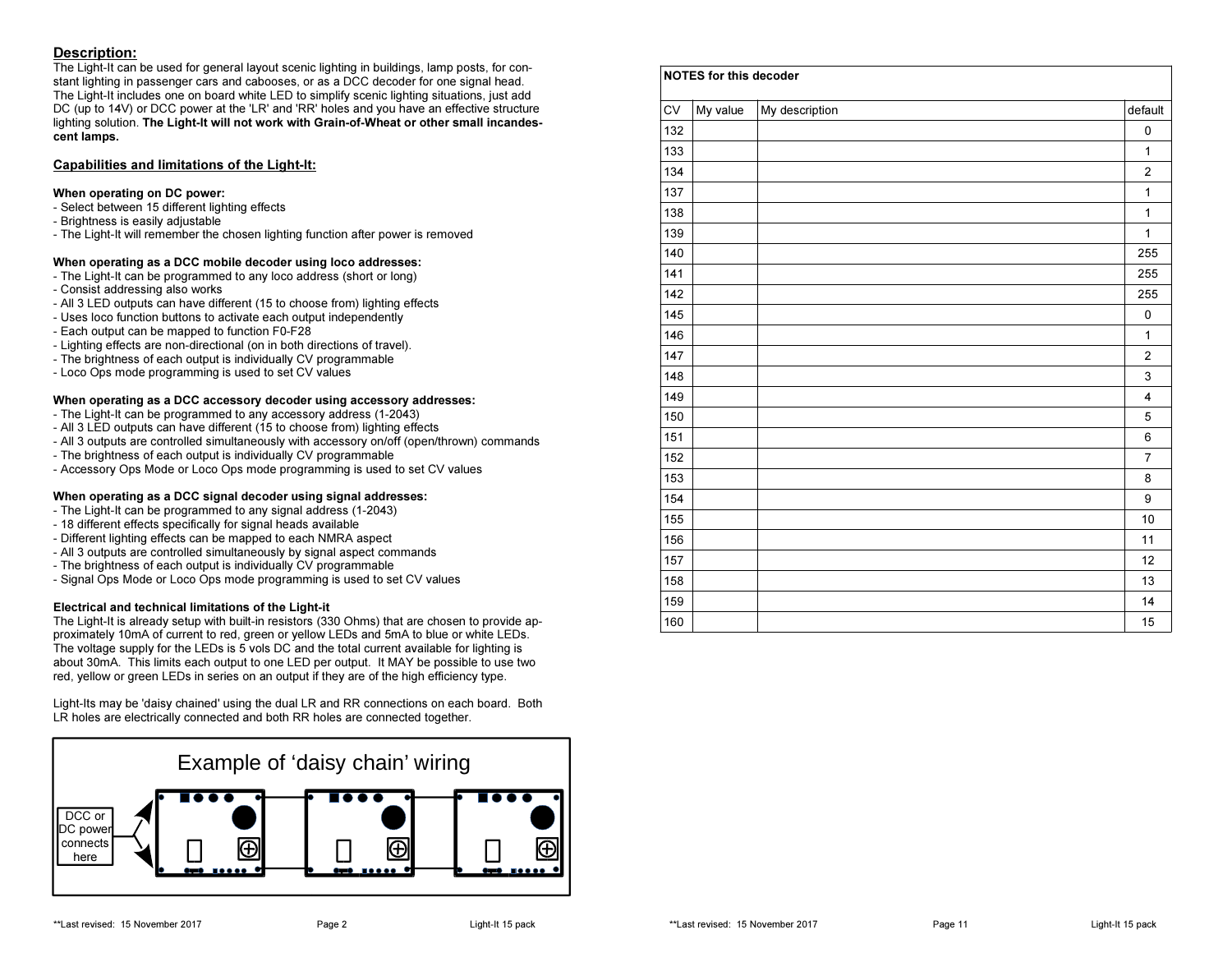# Signal Address programming:

 The Light-It cannot be programmed on your programming track. It is always programmed while connected to the DCC track power. This decoder can be programmed by all systems that support NMRA DCC signal control using the procedure below (at this time only NCE systems issue signal control from the handheld cab – other systems use their respective computer interfaces).

# Programming the signal address using any NCE DCC system:

- 1) Connect wires from the track to the decoder DCC terminals.
- 2) Push the Program button (notice the LED flashes now). When the LED is flashing you have one minute to complete the next steps or the decoder will exit programming mode.
- 3) Press SHIFT and CLEAR (at same time) to bring up the Select Signal menu entry.
- 4) Type the address you want the decoder to accept as its new signal address and press ENTER.
- 5) Type 0 when prompted for the aspect followed by ENTER
- 6) The decoder will accept the new signal address stop flashing the LED

# Programming Signal CVs

 There are two methods for programming the CVs when the decoder is programmed with a signal address. The preferred method is Extended Decoder Control Packet for Ops Mode Programming. NCE systems call it "Prog Sig On Main" or "Ops Prog Sig CVs"

# Programming Signal CVs using an NCE system:

- Connect wires from the track to the decoder DCC terminals.
- $\bullet$ Press PROG/ESC followed by "0" to enter the "OPS PROG SIG CV" menu
- $\bullet$ Type the address of the decoder to program followed by ENTER.
- $\bullet$ Type in the CV number you want to program followed by ENTER
- $\bullet$ Type in the value for the CV followed by ENTER
- The decoder will accept the CV value.

# Programming Signal CVs using loco Ops mode any DCC system:

- Connect wires from the track to the decoder DCC terminals.<br>● Puch the Pregram button (poties the LED flashes nov), 14th
- Push the Program button (notice the LED flashes now). When the display is flashing you<br>have ano minute to complete the next stape of the deceder will exit programming mode have one minute to complete the next steps or the decoder will exit programming mode.
- On your DCC system enter Locomotive Ops mode programming<br>● Enter any unused locomotive address (we den't want any unuse
- ● Enter any unused locomotive address (we don't want any unwanted loco programming here).
- $\bullet$  Enter the CV number you want to program  $\bullet$
- $\bullet$ Enter the value for the CV
- $\bullet$ The decoder will accept the CV value and stop flashing the LED.
- $\bullet$ The button must be pressed for each CV to be programmed with loco Ops mode.

Note: The LED will only flash for about 1 minute. When it stops flashing the Light-It will not accept programming. If it times out and stops flashing before you finish programming just press programming button again.

#### Controlling Brightness:

 Each output has a separate brightness CV. Values of 0 to 255 are accepted with 255 being full brightness.

CV140 controls the brightness of the W/G output.

CV141 controls the brightness of the Y output.

CV142 controls the brightness of the R output.

# Installation Notes:

 This decoder is requires wires to be soldered to the decoder circuit board. You do not need to use heavy wire to connect the Light-It to power or external LEDs. Number 24 AWG is more than sufficient with 26, 28 or even 30 gauge preferred to make it easier to handle and solder the wires to the small holes on the Light-It. It takes 32 Light-Its, fully loaded with 3 LEDs each to use just 1 Amp of DCC power.





When wiring LEDs to the Light-It be sure to observe the correct polarity. The diagrams above and to the right show the correct polarity for connection of typical LEDs to the Light-It.

Connecting Woodland Scenics Just Plug products:To connect Just Plug products directly to the Light-It do not use the Linker Plug that is suppliedwith the Just Plug products. The fine red wire connects to the +5 hole on the Light-It and the black

wire to any of the W/G, Y or R holes. If you are using the LED Nano Lights cut off the white connector and small heatshrink covered circuit board (some-

times it is a resistor). Connect the Gray wire to the +5 hole and the black wire to any of the W/G, Y or Rholes.

#### Disabling the on board white LED:

 The on board white LED is powered by the W/G output. If you connect an external LED to the W/G hole the on board LED will interfere with the external LED. In this case you will want to disable the on-board LED. To disable it use a sharp pointed hobby knife to cut the gold colored circuit 'trace' indicated by the in the diagram above.

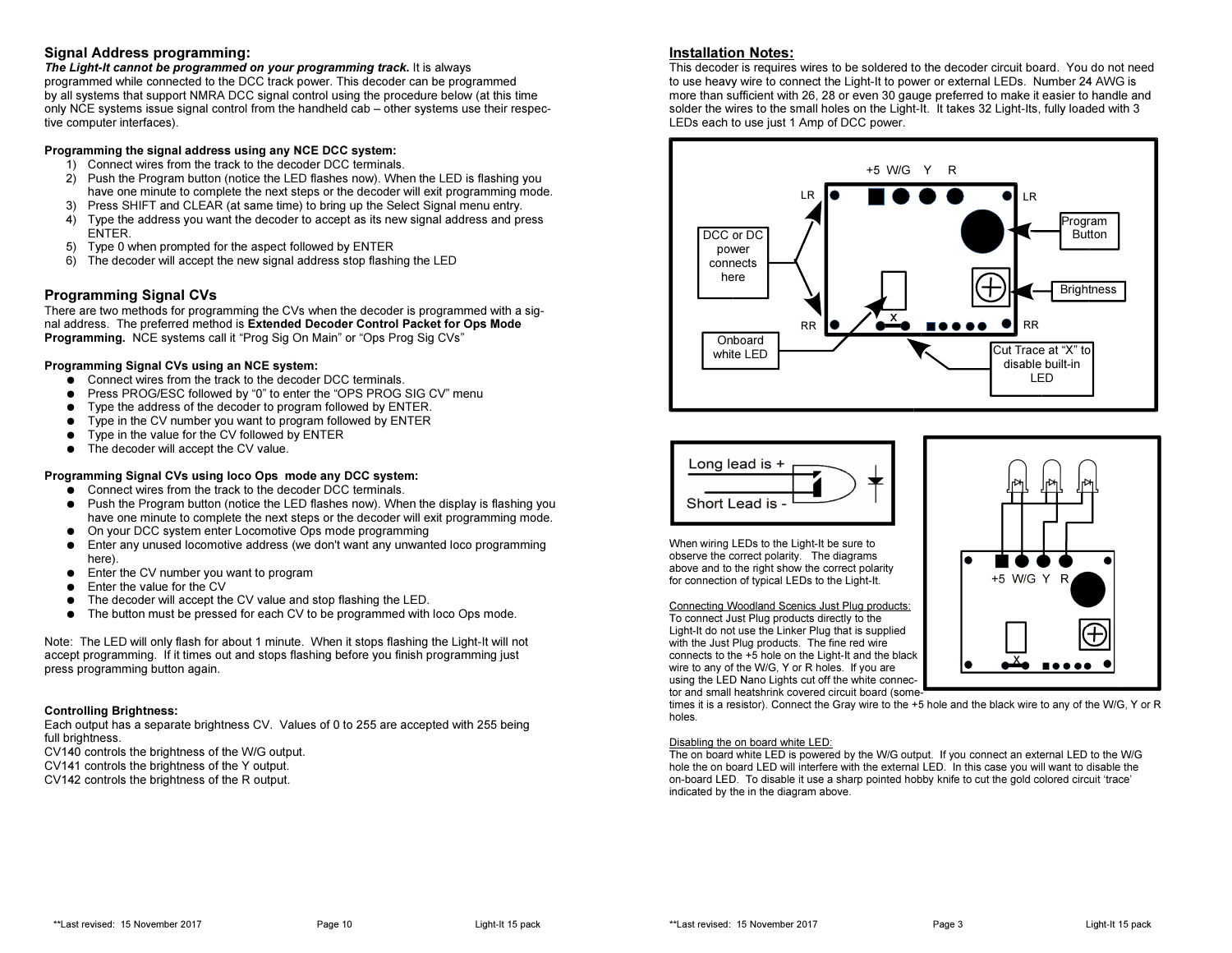# Using the Light-It on DC power

When connected to DC power the push button is used to select between 16 lighting effects and a small Phillips screwdriver is used to control the brightness. Some of these lighting effects will also make use of the extra LED outputs 'W/G', 'Y' and 'R' as marked on the bottom of the circuit board. Several of the lighting effects may be better served if you disable the on board LED (see above) and substitute a different color LED. The built-In white LED can be disabled by cutting the circuit trace marked "X" (use a sharp, pointy hobby knife) and replaced with a different LED that is connected it to the +5 and G holes.

#### Select between 15 different lighting effects:

 Each push of the small gold colored button on the Light-It will change the lighting effect. There are 15 different effects plus off. All three outputs will display the same effect except for effect number 9 which will set the W/G and R outputs to be one half of a railroad 'crossbuck' and the Y output will be the other half to get alternately flashing lights. Even though all three outputs are set to the same lighting effect many of these effects are random (such as random on-off structure lights) so all three outputs will appear to be independent. When you get to effect 15 the next push of the button will start over again at effect 0.

List of lighting effects in DC operation:

- Effect  $0 -$  off (all outputs off)
- Effect 1 Steady on
- Effect 2 Slow flashing
- Effect 3 Fluorescent flicker A, more on than off
- Effect 4 Fluorescent flicker B, more off then on
- Effect 5 Fluorescent flicker C, a definitely dying fluorescent tube
- Effect 6 Single strobe light (every 2 seconds)
- Effect 7 Double strobe light (every 2 seconds)
- Effect 8 Rotary beacon
- Effect 9 Railroad crossing signal phase A
- Effect 10 Railroad crossing signal phase B
- Effect 11 Random on/off (times from 4 seconds to 1 minute)
- Effect 12 Random on/off (times from 4 seconds to 2 minutes)
- Effect 13 Random on/off (times from 8 seconds to 4 minutes)
- Effect 14 Mercury vapor street light coming on (takes about 30 seconds to full brightness)
- Effect 15 Rapid flash (lets you know this is the end of the list)

#### Controlling brightness of the outputs:

Use a small phillips screw drive to *carefully* turn the brightness potentiometer on the Light-It. The brightness potentiometer is only active when used on DC. It is not active when used with DCC.

The Light-It will accept NMRA signal addresses and display up to 18 different lighting effects on one 3 LED signal head. The decoder responds to aspects 0-15 plus 30 and 31 which allows all 18 effects to be available for your signal heads. Only Aspect 0 (absolute stop) is defined by the NMRA standards. Table 1 below describes each lighting effect and its mapping to an aspect number. It is possible to change the aspect mapping (see Description of configuration variables) for aspects 0-15. Aspects 30 and 31 are 'hard coded' into the decoder as they are not the kind of lighting effect normally displayed on a real signal.

| Table 1:       |                                |                        |  |  |  |
|----------------|--------------------------------|------------------------|--|--|--|
| Aspect         | <b>Effect</b><br><b>Number</b> | <b>Lighting effect</b> |  |  |  |
| 0              | 0                              | Red                    |  |  |  |
| 1              | 1                              | Yellow                 |  |  |  |
| $\mathbf{2}$   | $\mathbf{2}$                   | Green                  |  |  |  |
| 3              | 3                              | flash red              |  |  |  |
| 4              | 4                              | flash yellow           |  |  |  |
| 5              | 5                              | flash green            |  |  |  |
| 6              | 6                              | red+yellow             |  |  |  |
| $\overline{7}$ | $\overline{7}$                 | flash red+yellow       |  |  |  |
| 8              | 8                              | red+flash yellow       |  |  |  |
| 9              | 9                              | red+green              |  |  |  |
| 10             | 10                             | flash red+green        |  |  |  |
| 11             | 11                             | red+flash green        |  |  |  |
| 12             | 12                             | yellow+green           |  |  |  |
| 13             | 13                             | flash yellow+green     |  |  |  |
| 14             | 14                             | yellow+flash green     |  |  |  |
| 15             | 15                             | effect 15=all on       |  |  |  |
| 30             |                                | all flash              |  |  |  |
| 31             |                                | all off                |  |  |  |

Since we cannot control which LEDs (and therefore the brightness) manufacturers use in their signals we provide a CV to control the brightness of each LED. The brightness ranges from 0 (off) to 255 (max) with 255 being the factory default for brightness. For the CV numbers see "Description of configuration variables" later in this manual.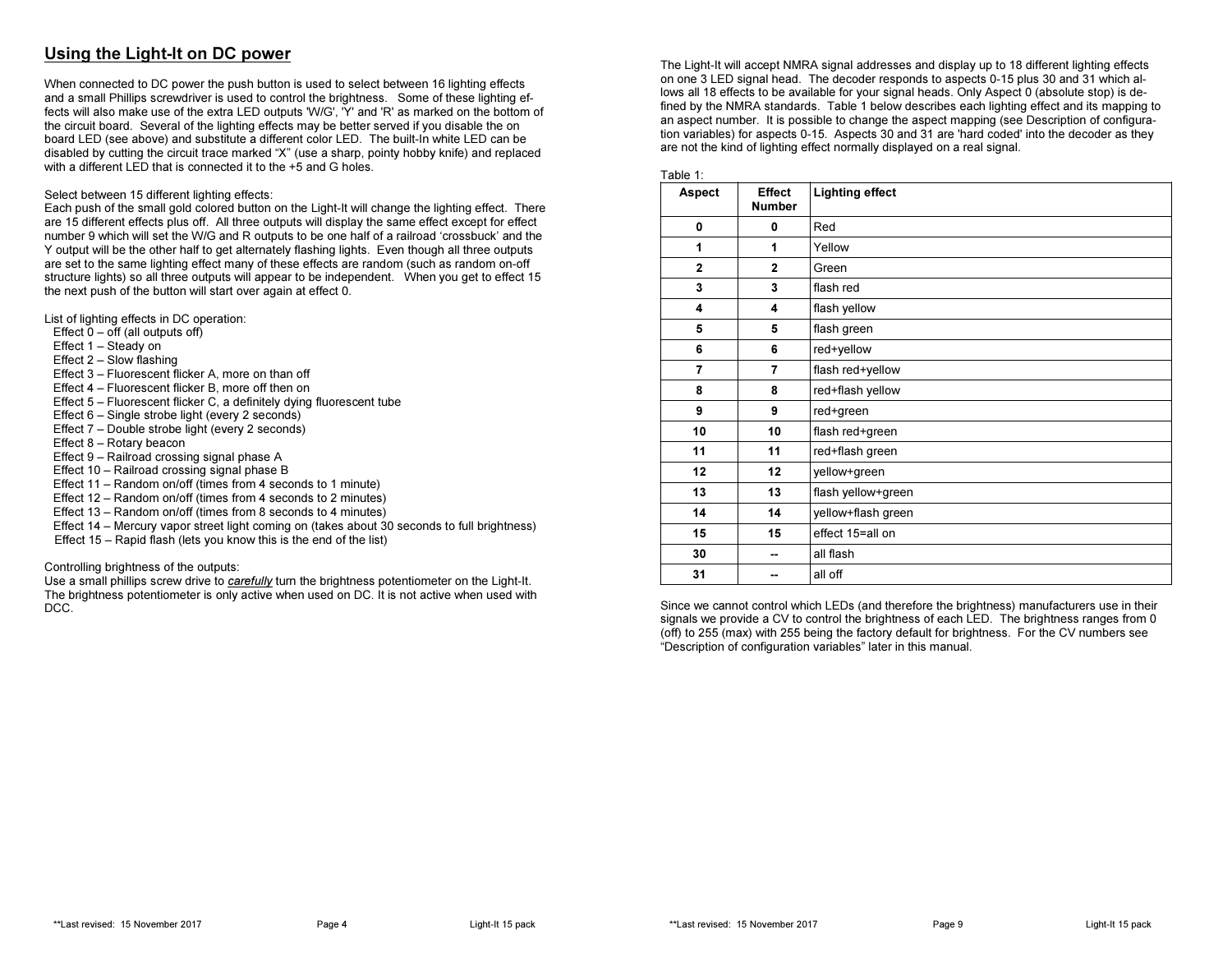#### Setting other CV options in the Light-It:

 There are two methods for programming the CVs when the decoder is programmed with an accessory address. The preferred method is Accessory Decoder Configuration Variable Access Instruction. NCE systems call it "OPS PROG ACCY CV"

# Programming Accessory CVs using an NCE system:

- Connect wires from the track to the decoder DCC terminals.<br>● Pross PROC/ESC followed by "7" to onter the "OPS PROC
- Press PROG/ESC followed by "7" to enter the "OPS PROG ACCY CV" menu<br>● Press PROG/ESC followed by followed by ENTER
- Type the address of the decoder followed by ENTER.
- Type in the CV number you want to program followed by ENTER
- $\bullet$  Type in the value for the CV by ENTER
- The decoder will accept the CV value

#### Programming CVs with systems that don't support Accessory OPs mode programming:

- Connect wires from the track to the decoder DCC terminals.<br>● Puch the Pregram button (poties the LED flashes nov), 14th
- Push the Program button (notice the LED flashes now). When the display is flashing you<br>hove and minute to complete the nove atops or the deceder will ovit programming mode have one minute to complete the next steps or the decoder will exit programming mode.
- On your DCC system enter Locomotive Ops mode programming<br>● Enter any unused locomotive address (up den't unat any unuse
- Enter any unused locomotive address (we don't want any unwanted loco programming here) here).
- Enter the CV number you want to program
- Enter the value for the CV<br>● The deceder will accept the
- $\bullet$ The decoder will accept the CV value and stop flashing the LED.
- The button must be pressed for each CV to be programmed with loco Ops mode.<br>●

● Note: The LED will only flash for about 1 minute. When it stops flashing the Light-It will not accept programming. If it times out and stops flashing before you finish programming just press programming button again.

#### Controlling Brightness:

 Each output has a separate brightness CV. Values of 0 to 255 are accepted with 255 being full brightness.

 CV140 controls the brightness of the W/G output. CV141 controls the brightness of the Y output. CV142 controls the brightness of the R output.

#### Lighting Effects:

 Each output can have a different light effect. Values of 0 through 15 are valid.CV137 controls the effect for the W/G output. CV138 controls the effect for the Y output. CV139 controls the effect for the R output.

List of lighting effects in DCC operation when using an accessory address:Effect  $0 -$  off (all outputs off) Effect 1 – Steady on Effect 2 – Slow flashing Effect 3 – Fluorescent flicker A, more on than off Effect 4 – Fluorescent flicker B, more off then on Effect 5 – Fluorescent flicker C, a definitely dying fluorescent tubeEffect 6 – Single strobe light (every 2 seconds) Effect 7 – Double strobe light (every 2 seconds) Effect 8 – Rotary beacon Effect 9 – Railroad crossing signal phase A Effect 10 – Railroad crossing signal phase B Effect 11 – Random on/off (times from 4 seconds to 1 minute) Effect 12 – Random on/off (times from 4 seconds to 2 minutes) Effect 13 – Random on/off (times from 8 seconds to 4 minutes)Effect 14 – Mercury vapor street light coming on (takes about 30 seconds to full brightness)

Effect 15 – Rapid flash

# Using the Light-It as an NMRA conforming signal decoder

The light-It comes from the factory preset with the (short) Loco Address of 3. Loco function commands are used to control the outputs when using the Light-It with a loco address.

## Now let's test the decoder:

 First get power to the decoder by connecting wires to the RR (Right Rail) and LR (Left Rail) holes on the decoder then to DCC track power. There are two sets of RR and LR holes. You may use either set. The other set makes it easy to 'daisy chain' multiple Light-Its (diagram on page 2). Once the Light-It is powered up it is time to test. Unless you've already changed the decoder address it will be 3 and functions 0, 1 and 2 will control the three outputs. Pressing the headlight button (F0) on your controller should turn the white LED on and off.

# The Light-It CANNOT be programmed on your programming track. It is always pro-

grammed while connected to DCC track power. This decoder can be programmed by all systems that support locomotive Program On the Main (also called Loco Ops mode programming)using the EXACT procedure below. :

- Press the gold colored program button on the Light-It (the Light-It LED starts flashing)
- Decide what address you want the Light-It to have.
- Select that address on your throttle.
- Call up Program on the Main (also called OPs mode on some DCC systems) on your throttle- Program CV1 to a value of 1.
- The flashing of the LED should stop indicating the Light-It has accepted the new address.

NOTE: The LED will flash for about 60 seconds then return normal operations if the Light-It doesn't receive any programming. If you were too slow just push the button again to start another attempt.

# Consisting:

 The Light-It will accept normal NMRA consisting commands. This makes it easy to control several Light-Its together such as when they are used in passenger cars for lighting. The consist address will not work for for changing CVs instead use the 'main' address.

# Controlling Brightness:

 Each output has a separate brightness CV. CV140 controls the W/G output. Values of 0 to 255 are accepted with 255 being full brightness. CV141 and CV142 control the brightness of the Y and R outputs respectively.

#### Lighting Effects:

 Each output can have a different light effect. Values of 0 – 15 are valid. CV137 controls the effect for the W/G output. CV138 controls the Y output.CV139 controls the R output.

List of lighting effects in DCC operation when using a loco address:Effect  $0 -$  off (all outputs off) Effect 1 – Steady on Effect 2 – Slow flashing Effect 3 – Fluorescent flicker A, more on than off Effect 4 – Fluorescent flicker B, more off then on Effect 5 – Fluorescent flicker C, a definitely dying fluorescent tubeEffect 6 – Single strobe light (every 2 seconds) Effect 7 – Double strobe light (every 2 seconds) Effect 8 – Rotary beacon Effect 9 – RR crossing signal phase A (will not be in sync when used with loco address) Effect 10 – RR crossing signal phase B (will not be in sync when used with loco address)Effect 11 – Random on/off (times from 4 seconds to 1 minute) Effect 12 – Random on/off (times from 4 seconds to 2 minutes) Effect 13 – Random on/off (times from 8 seconds to 4 minutes) Effect 14 – Mercury vapor street light coming on (takes about 30 seconds to full brightness)Effect 15 – Rapid flash